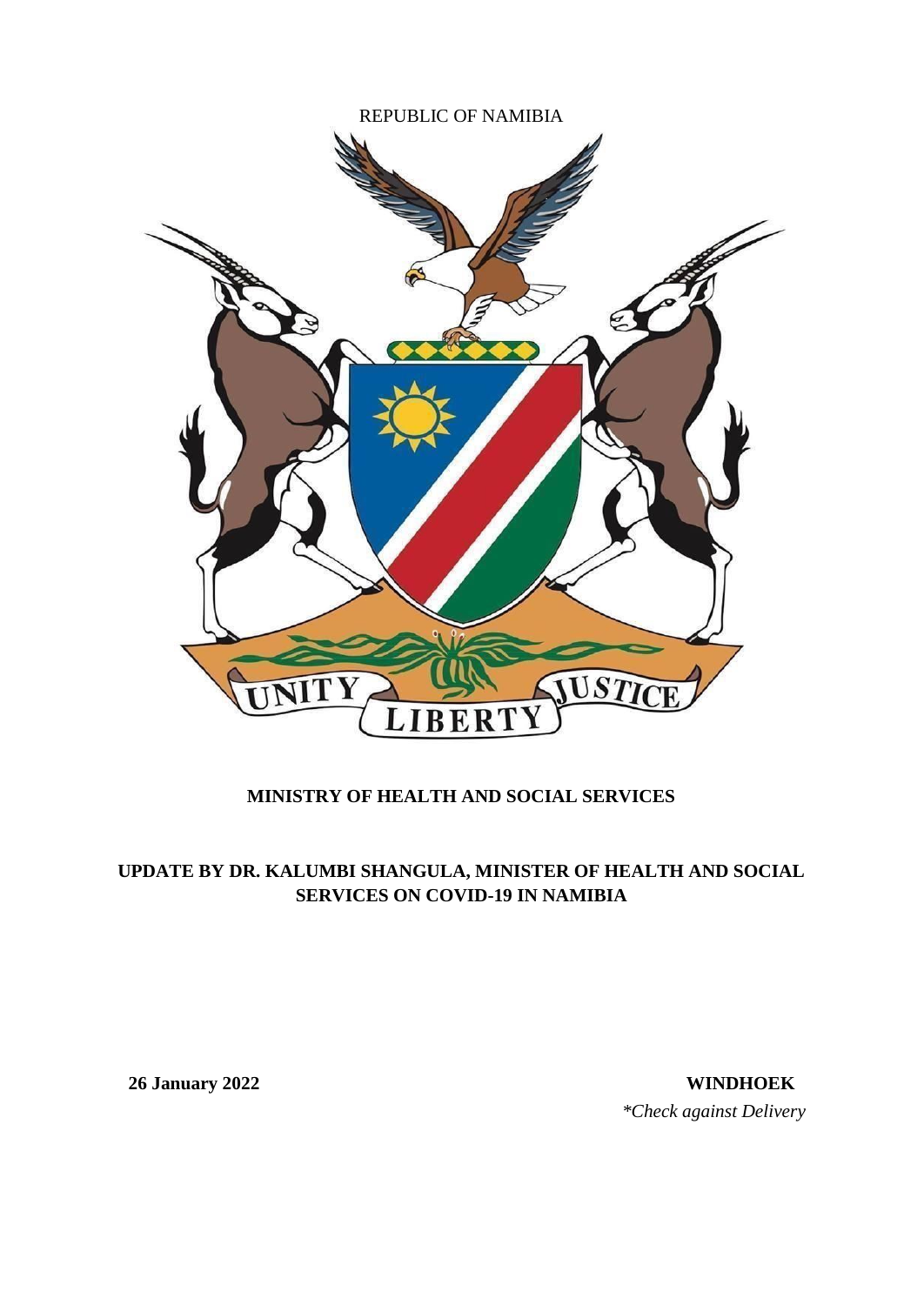1. We announce one hundred and thirty **(130)** positive cases from one thousand nine hundred and three (**1 903**) results in the last twenty-four (24) hour reporting cycle, which represents **6.8**% positivity ratio. Out of the total confirmed cases, one hundred and twenty-one (121) are new cases and nine (9) are reinfections. The sex distribution of the total confirmed cases is sixty-nine (69) males, of which 68 are new cases, and sixty-one (61) females, of which 53 are new cases. The age range of the cases is from four (4) months to eighty-seven (87) years.

| <b>Region</b> | New cases      | <b>District</b> | New cases      | <b>Reinfections</b> | <b>Total</b>            |
|---------------|----------------|-----------------|----------------|---------------------|-------------------------|
| Khomas        | 26             | Windhoek        | 26             | 3                   | 29                      |
|               |                | Okahandja       | 20             | 3                   | 23                      |
| Otjozondjupa  | 25             | Otjiwarongo     | 4              | $\overline{2}$      | 6                       |
|               |                | Okakarara       |                | $\overline{0}$      | 1                       |
| Oshana        | 23             | Oshakati        | 23             | $\overline{0}$      | 23                      |
| Zambezi       | 8              | Katima Mulilo   | 8              | $\overline{0}$      | 8                       |
|               |                | Tsumeb          | $\overline{4}$ | $\overline{0}$      | $\overline{\mathbf{4}}$ |
| Oshikoto      | 8              | Omuthiya        | 3              | $\boldsymbol{0}$    | 3                       |
|               |                | Onandjokwe      |                | $\overline{0}$      | $\mathbf{1}$            |
|               |                | Rundu           | 3              | $\overline{0}$      | 3                       |
| Kavango East  | 6              | Nyangana        | $\overline{2}$ | $\boldsymbol{0}$    | $\overline{2}$          |
|               |                | Andara          |                | $\overline{0}$      | $\mathbf{1}$            |
| Omaheke       | 6              | Gobabis         | 6              | $\overline{0}$      | 6                       |
|               |                | Keetmanshoop    | 3              | $\overline{0}$      | 3                       |
| <b>Kharas</b> | 5              | Luderitz        |                | $\overline{0}$      | $\mathbf{1}$            |
|               |                | Karasburg       | 1              | $\overline{0}$      | $\mathbf{1}$            |
|               | 5              | Walvis Bay      | $\overline{4}$ | $\overline{0}$      | $\overline{\mathbf{4}}$ |
| Erongo        |                | Swakopmund      | 1              | $\mathbf{1}$        | $\overline{2}$          |
| Kunene        | $\overline{4}$ | Outjo           | $\overline{4}$ | $\overline{0}$      | $\overline{\mathbf{4}}$ |
| Omusati       | $\overline{2}$ | Outapi          | $\overline{2}$ | $\overline{0}$      | $\overline{2}$          |
| Ohangwena     | $\overline{2}$ | Eenhana         | $\overline{2}$ | $\overline{0}$      | $\overline{2}$          |
| Hardap        |                | Rehoboth        | 1              | $\overline{0}$      | 1                       |
| <b>Total</b>  | 121            |                 | 121            | 9                   | 130                     |

*Table 1: New COVID-19 positive cases & reinfections, 26 January 2022*

- 2. We are reporting cases from 13 regions, with Otjozondjupa region recording more cases thirty (30), constituting 23.1% of the total cases, followed by Khomas region with twenty-nine (29) cases accounting for 22.3%.
- 3. Among the confirmed cases are thirty-five (35) learners from different schools, nine (9) teachers, one (1) student and five (5) health care workers. Two (2) cases have received one dose of the COVID-19 vaccine, twenty-three (23) cases are fully vaccinated of which three (3) have received booster dose and two (2) did not specify the number of doses received. One hundred and three (103) cases are not vaccinated, accounting for **79.2%** of the total confirmed cases.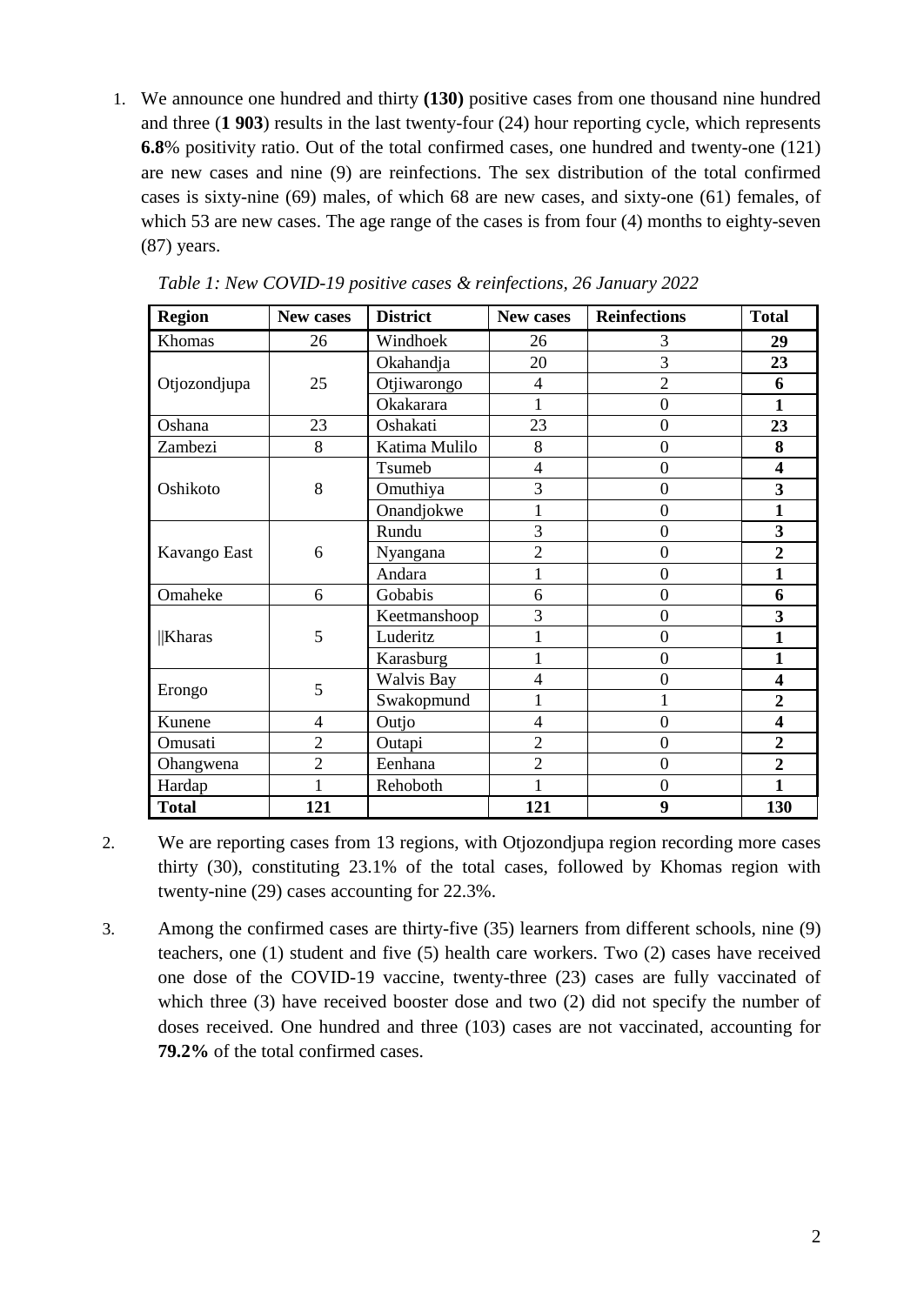| <b>Region</b> | <b>Number</b>  |
|---------------|----------------|
| Ohangwena     | 92             |
| Omusati       | 17             |
| Hardap        | 11             |
| Kavango West  | 5              |
| $\ $ Kharas   | 5              |
| Khomas        | $\overline{4}$ |
| Kunene        | $\overline{2}$ |
| Oshana        | $\overline{2}$ |
| <b>Total</b>  | 138            |

4. One hundred and thirty-eight **(138)** cases from eight (8) regions have recovered.  *Table 2: Distribution of new recoveries by region, 26 January 2022*

5. The number of active cases is eight thousand three hundred and forty-one (**8 341)**. One hundred and forty-nine **(149)** cases are currently hospitalized across all regions. Two **(2)** of the hospitalized cases have received one dose of the COVID-19 vaccine, seventeen (**17)** are fully vaccinated, while one hundred and thirty **(130)** are not vaccinated constituting **87.2%** of all hospitalized cases. Sixteen (**16**) cases are in Intensive Care Unit (ICU) of which two **(2)** are fully vaccinated.

|               | <b>Hospitalized cases</b> |                |              | <b>Vaccinated</b> | ICU            |              | <b>Vaccinated</b> |                |
|---------------|---------------------------|----------------|--------------|-------------------|----------------|--------------|-------------------|----------------|
| <b>Region</b> | Current                   | Previous       | $1st$ dose   | $2nd$ dose        | Current        | Previous     | $1st$ dose        | $2nd$ dose     |
| Khomas        | 27                        | 29             | $\mathbf{0}$ | $\Omega$          | 6              | 8            | $\overline{0}$    | 1              |
| Ohangwena     | 21                        | 21             | $\mathbf{1}$ | $\Omega$          | $\Omega$       | $\theta$     | $\Omega$          | $\Omega$       |
| Omusati       | 19                        | 20             | $\Omega$     | $\Omega$          | $\Omega$       | $\Omega$     | $\theta$          | $\Omega$       |
| Oshana        | 16                        | 23             | $\Omega$     | $\Omega$          | $\overline{2}$ | 5            | $\Omega$          | $\Omega$       |
| Erongo        | 15                        | 21             | $\mathbf{1}$ | 8                 | $\overline{2}$ | 3            | $\Omega$          | 1              |
| Kunene        | 14                        | 13             | $\Omega$     | 6                 | $\theta$       | $\theta$     | $\Omega$          | $\Omega$       |
| Kavango East  | 13                        | 12             | $\mathbf{0}$ | $\Omega$          | $\mathbf{1}$   | 9            | $\overline{0}$    | $\theta$       |
| Oshikoto      | $\tau$                    | 11             | $\Omega$     | $\Omega$          | 5              | $\mathbf{0}$ | $\overline{0}$    | $\mathbf{0}$   |
| Otjozondjupa  | $\overline{7}$            | $\overline{7}$ | $\Omega$     | 3                 | $\mathbf{0}$   | $\mathbf{0}$ | $\mathbf{0}$      | $\Omega$       |
| Zambezi       | 5                         | 5              | $\Omega$     | $\Omega$          | $\Omega$       | $\theta$     | $\Omega$          | $\Omega$       |
| Hardap        | 4                         | 4              | $\Omega$     | $\Omega$          | $\theta$       | $\Omega$     | $\Omega$          | $\Omega$       |
| Omaheke       | 1                         | $\Omega$       | $\Omega$     | $\Omega$          | $\theta$       | $\theta$     | $\overline{0}$    | $\Omega$       |
| <b>Kharas</b> | $\theta$                  | 1              | $\theta$     | $\Omega$          | $\Omega$       | $\Omega$     | $\Omega$          | $\Omega$       |
| Kavango West  | $\overline{0}$            | $\mathbf{1}$   | $\mathbf{0}$ | $\mathbf{0}$      | $\mathbf{0}$   | $\mathbf{0}$ | $\overline{0}$    | $\mathbf{0}$   |
| <b>Total</b>  | 149                       | 168            | $\mathbf{2}$ | 17                | 16             | 25           | $\bf{0}$          | $\overline{c}$ |

*Table 3: Distribution of hospitalization of confirmed cases per region, 26 January 2022*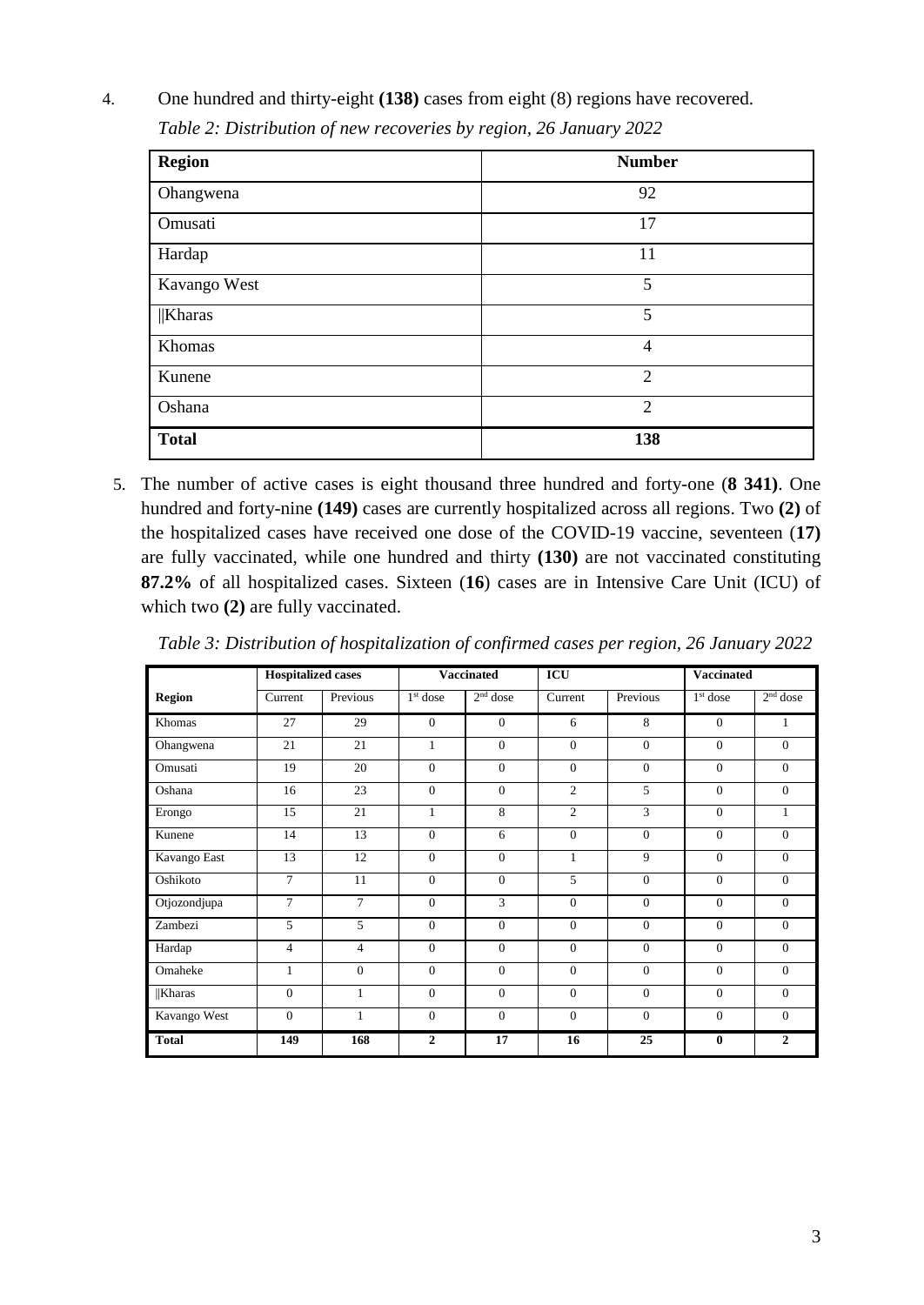6. We are reporting ten (10) deaths from six (6) districts.

| <b>District</b> | <b>Sex</b> |      | <b>Total</b>   | <b>Classification</b> |             | Home  | <b>Comorbidity</b> |
|-----------------|------------|------|----------------|-----------------------|-------------|-------|--------------------|
|                 | M          | F    |                | COVID-19<br>death     | $C-R$ death | death |                    |
| Katima Mulilo   | $1+1*$     |      | 3              | 3                     |             |       |                    |
| Swakopmund      | 2          | 0    | $\mathfrak{D}$ |                       |             |       |                    |
| Outapi          |            |      | ↑              | ◠                     |             |       |                    |
| Nkurenkuru      | 0          |      |                |                       |             |       |                    |
| Tsandi          | 0          |      |                |                       |             |       |                    |
| Okakarara       |            | $1*$ |                |                       |             |       |                    |
| <b>Total</b>    |            | 5    | 10             | 10                    |             |       |                    |

*Table 4a. Summary of deaths, 26 January 2022*

\**Home death*

| Table 4b. Age group and vaccination status of the deceased, 26 January 2022 |  |  |  |
|-----------------------------------------------------------------------------|--|--|--|
|                                                                             |  |  |  |

| Age          | No. of        | <b>Vaccination Status</b> |                         |                    |
|--------------|---------------|---------------------------|-------------------------|--------------------|
| group        | <b>Deaths</b> | One dose                  | <b>Fully vaccinated</b> | <b>Three doses</b> |
| Under 1      |               | Not applicable            | Not applicable          | Not applicable     |
| $1-4$        | 0             | Not applicable            | Not applicable          | Not applicable     |
| $5 - 11$     |               | Not applicable            | Not applicable          | Not applicable     |
| $12 - 13$    |               |                           |                         |                    |
| 14-17        |               |                           |                         |                    |
| 18-29        |               |                           |                         | 0                  |
| 30-39        |               |                           |                         |                    |
| 40-49        |               |                           |                         |                    |
| 50-59        |               |                           |                         |                    |
| 60-69        |               |                           |                         | 0                  |
| 70-79        |               |                           |                         |                    |
| 80-89        |               |                           |                         |                    |
| $90+$        |               |                           |                         |                    |
| <b>Total</b> | 10            |                           |                         |                    |

- 7. All (10) deaths occurred between 21-25 January 2021. Two (2) deceased cases, one each from Katima Mulilo and Okakarara districts occurred at home. None of the deceased cases was vaccinated.
- 8. By 25 January 2022, a total of **415 930** people aged 18 years and older have received one dose of the COVID-19 vaccine, representing **28.3%** of the target population (1 471 973). A total of **112 434** have received the Johnson & Johnson vaccine, while **243 879** adults have received two doses of other vaccine types. Therefore, **356 313** adults have completed their vaccination, translating to **24.2%** of the target population.
- 9. Three thousand four hundred and fifty-five (**3 455**) children aged 12-17 years have received one dose of the Pfizer vaccine, representing **1.1%** of the target population (307 298). Of these, eight hundred and twenty-six **(826)** are fully vaccinated. Therefore, the cumulative number of people vaccinated with the first dose of the COVID-19 vaccine for both adults and children is **419 385** of which **357 139** are fully vaccinated, translating to **20.1%** of the total target population (1 779 271).
	- 10. Fourteen thousand eight hundred and seventeen **(14 817)** people have received a COVID-19 vaccine booster dose. Details of vaccinations are presented in tables 5, 6, 7, 8 and 9 below.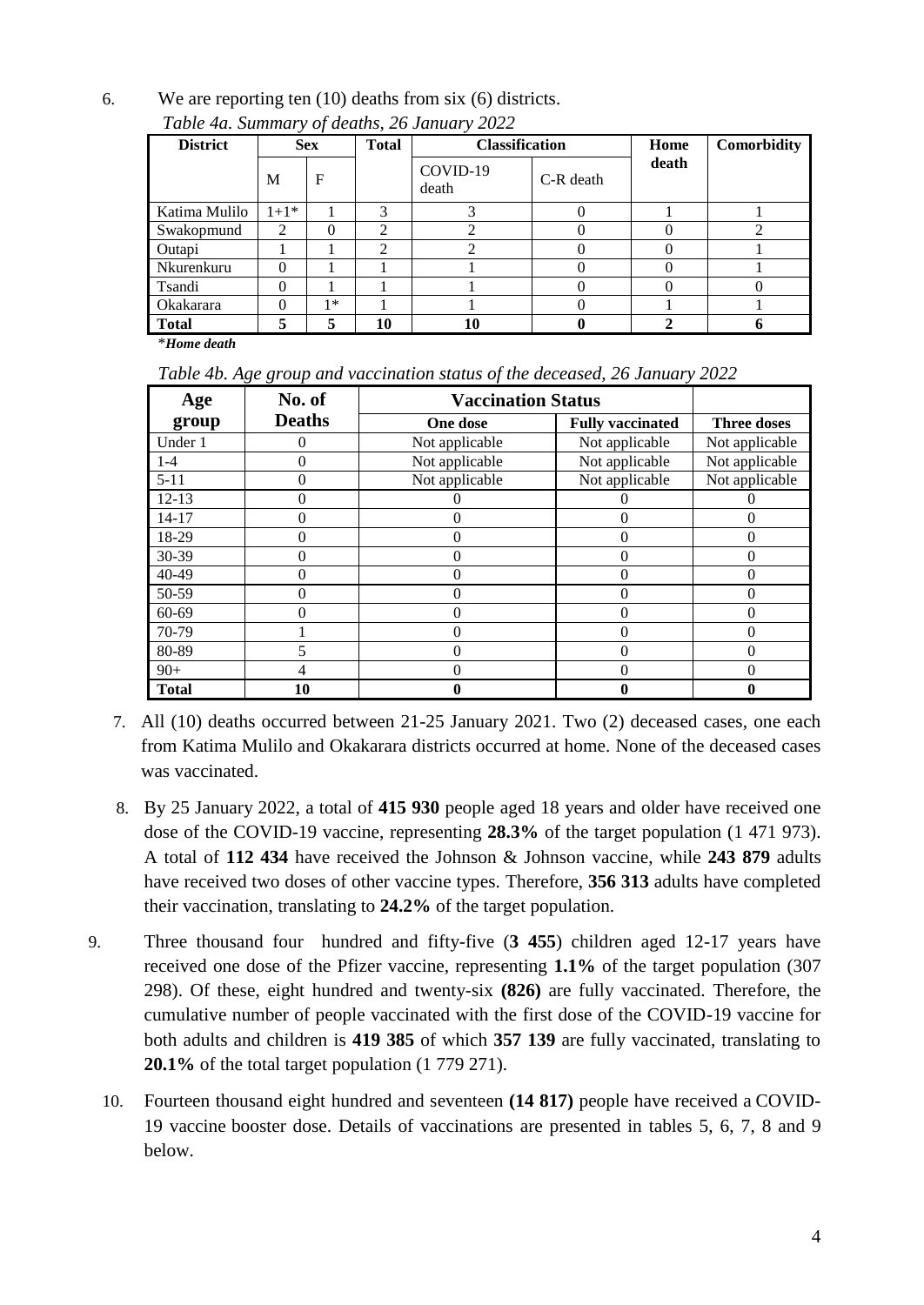| <b>Region</b> |                | Sinopharm |                | <b>AstraZeneca</b> |              | <b>Sputnik V</b> |                | <b>Pfizer</b> |            | J&J    |                   |
|---------------|----------------|-----------|----------------|--------------------|--------------|------------------|----------------|---------------|------------|--------|-------------------|
|               | <b>New</b>     | All       | <b>New</b>     | All                | <b>New</b>   | All              | <b>New</b>     | All           | <b>New</b> | All    | total 1st<br>dose |
| Erongo        | $\overline{4}$ | 16008     | $\mathbf{0}$   | 13179              | $\Omega$     | 3                | $\overline{4}$ | 1154          | 33         | 9485   | 39829             |
| Hardap        | $\mathbf{0}$   | 12730     | $\mathbf{0}$   | 5587               | $\mathbf{0}$ | $\overline{0}$   | $\mathbf{0}$   | 540           | $\theta$   | 7057   | 25914             |
| <b>Kharas</b> | $\Omega$       | 10359     | $\mathbf{0}$   | 4594               | $\theta$     | $\theta$         | $\Omega$       | 256           | $\theta$   | 5988   | 21197             |
| Kavango East  | 8              | 10731     | $\mathbf{0}$   | 7075               | $\theta$     | $\theta$         | 18             | 1411          | 59         | 10836  | 30053             |
| Kavango West  | $\overline{7}$ | 5888      | $\mathbf{0}$   | 4525               | $\Omega$     | $\Omega$         | 1              | 816           | 9          | 9676   | 20905             |
| Khomas        | 19             | 42032     | $\overline{0}$ | 29514              | $\Omega$     | 94               | 16             | 4383          | 64         | 20642  | 96665             |
| Kunene        | 3              | 11721     | $\mathbf{0}$   | 5432               | $\mathbf{0}$ | $\theta$         | $\mathbf{0}$   | 127           | 74         | 8081   | 25361             |
| Ohangwena     | 14             | 15845     | $\mathbf{0}$   | 5293               | $\Omega$     | $\overline{c}$   | $\Omega$       | 127           | 18         | 6048   | 27315             |
| Omaheke       | $\Omega$       | 8331      | $\mathbf{0}$   | 5008               | $\Omega$     | $\Omega$         | $\Omega$       | 248           | $\theta$   | 5414   | 19001             |
| Omusati       | 13             | 13566     | $\mathbf{0}$   | 7217               | $\theta$     | $\Omega$         | $\overline{2}$ | 292           | 8          | 5563   | 26638             |
| Oshana        | 12             | 12500     | $\mathbf{0}$   | 4782               | $\Omega$     | 29               | $\Omega$       | 258           | 29         | 4636   | 22205             |
| Oshikoto      | 6              | 12173     | $\theta$       | 3718               | $\mathbf{0}$ | $\overline{0}$   | $\mathbf{0}$   | 85            | 27         | 6050   | 22026             |
| Otjozondjupa  | $\mathbf{0}$   | 12458     | $\mathbf{0}$   | 8457               | $\mathbf{0}$ | $\theta$         | $\Omega$       | 309           | $\theta$   | 10022  | 31246             |
| Zambezi       | $\Omega$       | 3630      | $\mathbf{0}$   | 939                | $\Omega$     | $\Omega$         | 1              | 70            | 1          | 2936   | 7575              |
| <b>Total</b>  | 86             | 187972    | $\bf{0}$       | 105320             | $\bf{0}$     | 128              | 42             | 10076         | 322        | 112434 | 415930            |

*Table 5: Summary of administered COVID-19 vaccine 1st dose, 26 January 2022*

*Table 6: Summary of administered COVID-19 vaccines 2nd dose, 26 January 2022*

|               | Sinopharm      |                        | <b>AstraZeneca</b> |                        | <b>Sputnik V</b> |                  | <b>Pfizer</b>     |           | Grand    |
|---------------|----------------|------------------------|--------------------|------------------------|------------------|------------------|-------------------|-----------|----------|
| <b>Region</b> | New $2nd$      | 2 <sup>nd</sup><br>All | New                | 2 <sup>nd</sup><br>All | New              | All $2nd$        | New               | All $2nd$ | total    |
|               | dose           | dose                   | $2nd$ dose         | dose                   | $2nd$ dose       | doses            | $2^{\rm nd}$ dose | dose      | 2nd dose |
| Erongo        | 6              | 13828                  | $\mathbf{0}$       | 11355                  | $\theta$         | 5                | 20                | 606       | 25794    |
| Hardap        | $\theta$       | 10771                  | $\overline{0}$     | 4239                   | $\theta$         | $\theta$         | $\mathbf{0}$      | 349       | 15359    |
| <b>Kharas</b> | $\mathbf{0}$   | 8396                   | $\overline{0}$     | 3166                   | $\mathbf{0}$     | $\theta$         | $\mathbf{0}$      | 179       | 11741    |
| Kavango East  | 8              | 7617                   | $\overline{0}$     | 3789                   | $\boldsymbol{0}$ | $\theta$         | 21                | 603       | 12009    |
| Kavango West  | 4              | 4657                   | $\mathbf{0}$       | 2970                   | $\mathbf{0}$     | $\overline{0}$   | 9                 | 291       | 7918     |
| Khomas        | 9              | 35867                  | $\mathbf{0}$       | 24578                  | $\mathbf{0}$     | 63               | 42                | 2930      | 63438    |
| Kunene        | 11             | 8752                   | $\mathbf{0}$       | 4034                   | $\theta$         | $\theta$         | $\overline{4}$    | 60        | 12846    |
| Ohangwena     | 10             | 13141                  | $\mathbf{0}$       | 4139                   | $\mathbf{0}$     | $\theta$         | $\overline{4}$    | 27        | 17307    |
| Omaheke       | $\Omega$       | 6030                   | $\Omega$           | 3042                   | $\mathbf{0}$     | $\theta$         | $\Omega$          | 143       | 9215     |
| Omusati       | 3              | 11818                  | $\Omega$           | 5853                   | $\mathbf{0}$     | $\overline{0}$   | 7                 | 220       | 17891    |
| Oshana        | 12             | 11138                  | $\mathbf{0}$       | 3848                   | $\theta$         | $\,8$            | 7                 | 180       | 15174    |
| Oshikoto      | 8              | 10589                  | $\Omega$           | 3079                   | $\overline{0}$   | $\boldsymbol{0}$ | $\Omega$          | 33        | 13701    |
| Otjozondjupa  | $\overline{0}$ | 10857                  | $\mathbf{0}$       | 6476                   | $\theta$         | $\boldsymbol{0}$ | $\mathbf{0}$      | 212       | 17545    |
| Zambezi       |                | 3177                   | $\overline{0}$     | 739                    | $\boldsymbol{0}$ | $\boldsymbol{0}$ | $\theta$          | 25        | 3941     |
| <b>Total</b>  | 72             | 156638                 | $\bf{0}$           | 81307                  | $\bf{0}$         | 76               | 114               | 5858      | 243879   |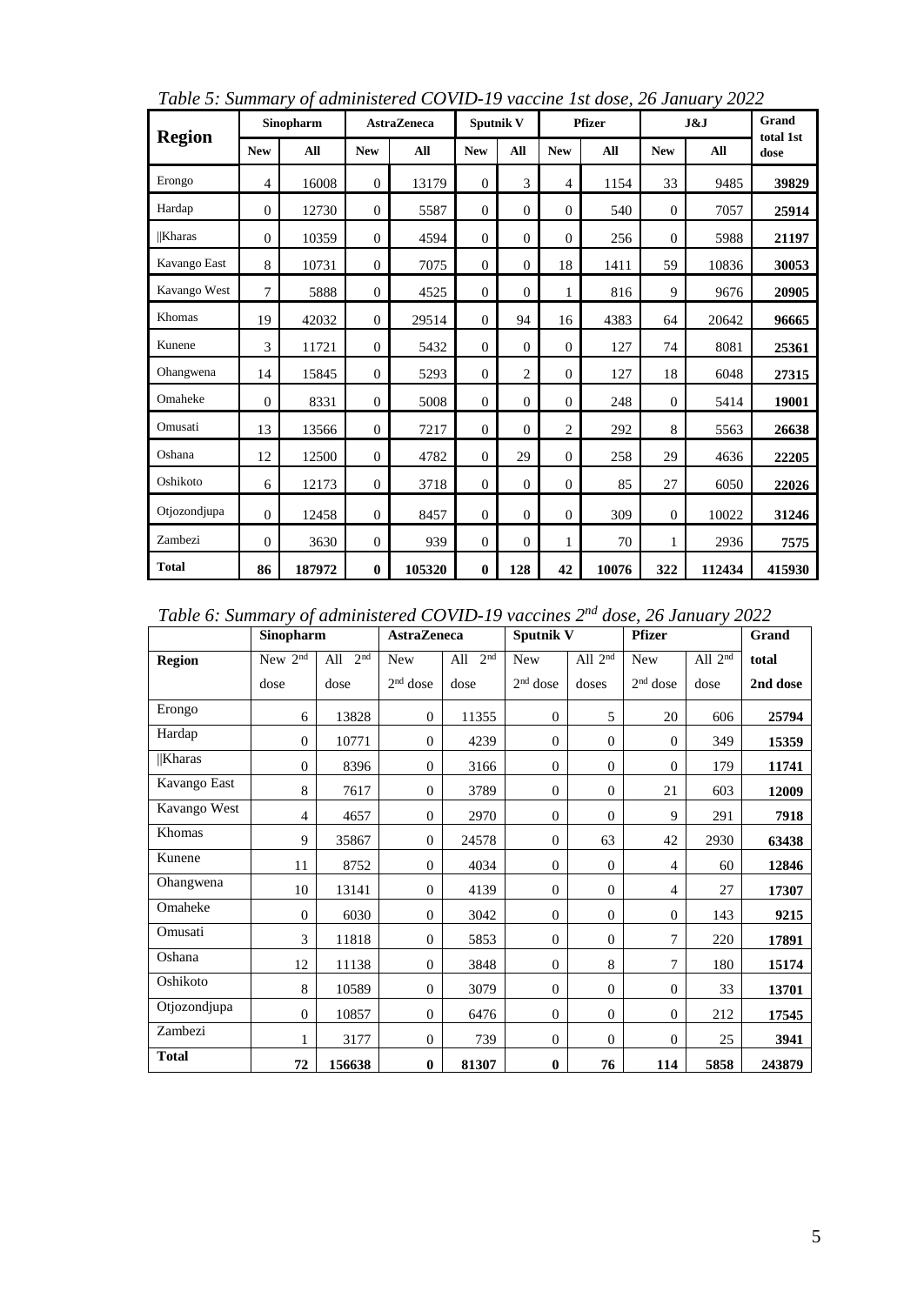|               | Sinopharm      |                        | <b>AstraZeneca</b> |                        | Sputnik V    |                     | <b>Pfizer</b>  |                | Grand     |
|---------------|----------------|------------------------|--------------------|------------------------|--------------|---------------------|----------------|----------------|-----------|
| <b>Region</b> | New $3rd$      | 3 <sup>rd</sup><br>All | New 3rd            | 3 <sup>rd</sup><br>All | New $3rd$    | All $3^{\text{rd}}$ | New $3rd$      | All $3rd$      | total 3rd |
|               | dose           | dose                   | dose               | dose                   | dose         | doses               | dose           | dose           | dose      |
| Erongo        | 35             | 812                    | $\Omega$           | 80                     | $\Omega$     | $\mathbf{0}$        | 61             | 1852           | 2744      |
| Hardap        | $\Omega$       | 630                    | $\theta$           | $\Omega$               | $\Omega$     | $\overline{0}$      | $\Omega$       | 651            | 1281      |
| Kharas        | $\Omega$       | 274                    | $\Omega$           | 24                     | $\Omega$     | $\overline{0}$      | $\Omega$       | 138            | 436       |
| Kavango East  | 10             | 198                    | $\theta$           | $\overline{2}$         | $\mathbf{0}$ | $\boldsymbol{0}$    | $\overline{2}$ | 129            | 329       |
| Kavango West  | 6              | 87                     | $\theta$           | $\Omega$               | $\mathbf{0}$ | $\boldsymbol{0}$    | 4              | 96             | 183       |
| Khomas        | 38             | 1522                   | $\theta$           | 355                    | $\mathbf{0}$ | $\mathbf{0}$        | 75             | 3391           | 5268      |
| Kunene        | 58             | 533                    | $\theta$           | 17                     | $\mathbf{0}$ | $\mathbf{0}$        | 20             | 280            | 830       |
| Ohangwena     | 3              | 105                    | $\theta$           | $\overline{2}$         | $\mathbf{0}$ | $\mathbf{0}$        | $\overline{0}$ | $\overline{2}$ | 109       |
| Omaheke       | $\overline{0}$ | 67                     | $\overline{0}$     | 3                      | $\Omega$     | $\mathbf{0}$        | $\mathbf{0}$   | 24             | 94        |
| Omusati       | 12             | 373                    | $\overline{0}$     | 23                     | $\mathbf{0}$ | $\mathbf{0}$        | 19             | 234            | 630       |
| Oshana        | 8              | 602                    | $\overline{0}$     | 57                     | $\mathbf{0}$ | $\mathbf{0}$        | 17             | 359            | 1018      |
| Oshikoto      | 54             | 424                    | $\mathbf{0}$       | 39                     | $\mathbf{0}$ | $\mathbf{0}$        | 36             | 140            | 603       |
| Otjozondjupa  | $\mathbf{0}$   | 587                    | $\theta$           | 58                     | $\mathbf{0}$ | $\mathbf{0}$        | $\overline{0}$ | 482            | 1127      |
| Zambezi       | $\mathbf{0}$   | 102                    | $\theta$           | 5                      | $\mathbf{0}$ | $\mathbf{0}$        | $\mathbf{0}$   | 58             | 165       |
| <b>Total</b>  | 224            | 6316                   | $\bf{0}$           | 665                    | $\bf{0}$     | $\bf{0}$            | 234            | 7836           | 14817     |

*Table 7: Summary of administered COVID-19 vaccines 3rd dose, 26 January 2022*

| PFIZER FOR CHILDREN 1st DOSE (12-17) Years |                  |                       |                  |                       |                        |  |  |  |
|--------------------------------------------|------------------|-----------------------|------------------|-----------------------|------------------------|--|--|--|
| <b>Region</b>                              | New (12-13)      | All $1st$ dose        | New (14-17)      | All $1st$ dose        | <b>GRAND TOTAL 1st</b> |  |  |  |
|                                            | yrs)             | $(12-13 \text{ yrs})$ | yrs)             | $(14-17 \text{ yrs})$ | DOSES (12-17 yrs)      |  |  |  |
| Erongo                                     | 1                | 114                   | 3                | 232                   | 346                    |  |  |  |
| Hardap                                     | $\Omega$         | 152                   | $\Omega$         | 275                   | 427                    |  |  |  |
| <b>Kharas</b>                              | $\Omega$         | 25                    | $\overline{0}$   | 35                    | 60                     |  |  |  |
| Kavango East                               | 25               | 298                   | 12               | 505                   | 803                    |  |  |  |
| Kavango West                               | 10               | 146                   | $\mathbf{1}$     | 253                   | 399                    |  |  |  |
| Khomas                                     | 1                | 155                   | 8                | 318                   | 473                    |  |  |  |
| Kunene                                     | $\overline{2}$   | 89                    | $\overline{2}$   | 153                   | 242                    |  |  |  |
| Ohangwena                                  | $\boldsymbol{0}$ | 49                    | $\boldsymbol{0}$ | 52                    | 101                    |  |  |  |
| Omaheke                                    | $\mathbf{0}$     | 24                    | $\theta$         | 41                    | 65                     |  |  |  |
| Omusati                                    | $\mathbf{0}$     | 80                    | $\overline{0}$   | 59                    | 139                    |  |  |  |
| Oshana                                     | 1                | 43                    | $\overline{0}$   | 92                    | 135                    |  |  |  |
| Oshikoto                                   | 1                | 17                    | $\Omega$         | 36                    | 53                     |  |  |  |
| Otjozondjupa                               | $\overline{0}$   | 92                    | $\overline{0}$   | 114                   | 206                    |  |  |  |
| Zambezi                                    | $\Omega$         | 3                     | $\overline{0}$   | 3                     | 6                      |  |  |  |
| <b>Total</b>                               | 41               | 1287                  | 26               | 2168                  | 3455                   |  |  |  |